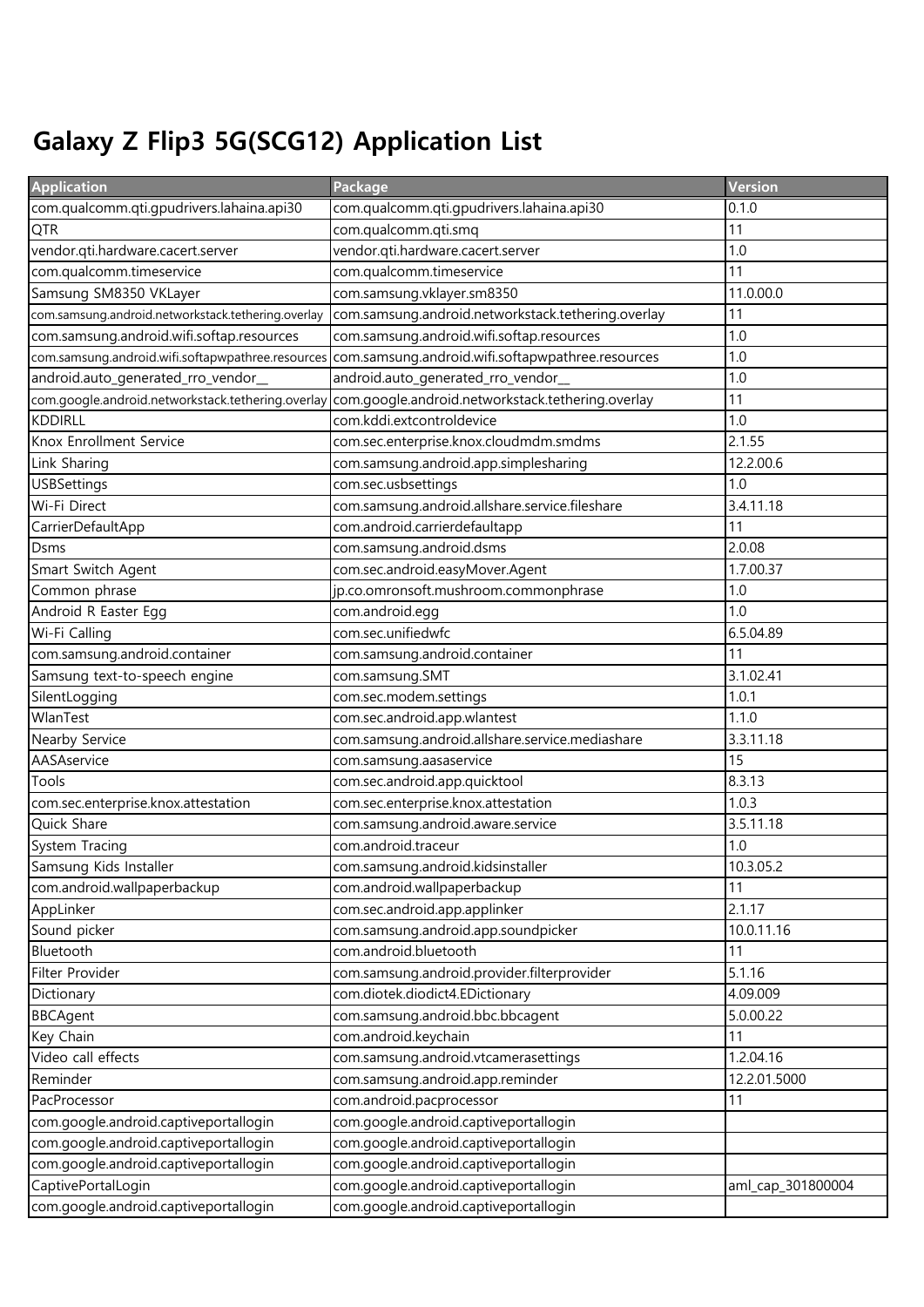| com.google.android.captiveportallogin       | com.google.android.captiveportallogin                       |                |
|---------------------------------------------|-------------------------------------------------------------|----------------|
| com.google.android.captiveportallogin       | com.google.android.captiveportallogin                       |                |
| com.google.android.captiveportallogin       | com.google.android.captiveportallogin                       |                |
| Sticker Center                              | com.samsung.android.stickercenter                           | 2.1.00.8       |
| <b>Bixby Vision</b>                         | com.samsung.android.visionintelligence                      | 3.7.35.14      |
| <b>Basic Daydreams</b>                      | com.android.dreams.basic                                    | 11             |
| Safety Information                          | com.samsung.safetyinformation                               | 3.0.34.0       |
| Facebook App Manager                        | com.facebook.appmanager                                     | 67.3.0         |
| SimMobilityKit                              | com.samsung.ims.smk                                         | 1.3.20         |
| Photo Screensavers                          | com.android.dreams.phototable                               | 11             |
| Bookmark Provider                           | com.android.bookmarkprovider                                | 11             |
| com.android.providers.partnerbookmarks      | com.android.providers.partnerbookmarks                      | 11             |
| <b>IMS Settings</b>                         | com.samsung.advp.imssettings                                | 1.0            |
| slocation                                   | com.samsung.android.location                                | 1.5.82.100     |
| Keyboard Content Center                     | com.samsung.android.icecone                                 | 1.4.00.51      |
| Print Service Recommendation Service        | com.google.android.printservice.recommendation              | 1.3.0          |
| com.samsung.ucs.agent.ese                   | com.samsung.ucs.agent.ese                                   | 11             |
| SecurityLogAgent                            | com.samsung.android.securitylogagent                        | 10.1.00.1      |
| MDE Service Framework                       | com.samsung.android.mdx.kit                                 | 1.2.18.16      |
| Weather                                     | com.sec.android.daemonapp                                   | 1.6.32.40      |
| Smart View                                  | com.samsung.android.smartmirroring                          | 8.2.14.13      |
| Clipboard edge                              | com.samsung.android.app.clipboardedge                       | 3.2.03         |
| <b>DRParser Mode</b>                        | com.sec.android.app.parser                                  | 12.0.00.4      |
| SIM Toolkit                                 | com.android.stk                                             | 11             |
| com.samsung.android.brightnessbackupservice | com.samsung.android.brightnessbackupservice                 | 11             |
| android.autoinstalls.config.samsung         | android.autoinstalls.config.samsung                         | 0000           |
| Enterprise Sim Pin Service                  | com.sec.enterprise.mdm.services.simpin                      | 11             |
|                                             |                                                             |                |
|                                             |                                                             |                |
| Live Transcribe & Sound Notifications       | com.google.audio.hearing.visualization.accessibility.scribe | 4.3.366152410  |
| com.sec.bcservice                           | com.sec.bcservice                                           | 2.0            |
| <b>Automation Test</b>                      | com.sec.android.app.DataCreate                              | 1.1            |
| Osaifu-Keitai app                           | com.felicanetworks.mfm.main                                 | 9.0.1          |
| Call & text on other devices                | com.samsung.android.mdecservice                             | 3.3.00.24      |
| Private Share                               | com.samsung.android.privateshare                            | 1.1.00.31      |
| <b>HTML Viewer</b>                          | com.android.htmlviewer                                      | 3.0.04         |
| Dual Messenger                              | com.samsung.android.da.daagent                              | 3.1.00.0       |
| Wi-Fi Tips                                  | com.samsung.android.net.wifi.wifiguider                     | 1.5.00.84      |
| Bluetooth MIDI Service                      | com.android.bluetoothmidiservice                            | R-initial      |
| Certificate Installer                       | com.android.certinstaller                                   | 11             |
| Launcher                                    | com.sec.android.emergencylauncher                           | 1.1.00.36      |
| Samsung capture                             | com.samsung.android.app.smartcapture                        | 4.7.17         |
| Mobile FeliCa Client                        | com.felicanetworks.mfc                                      | 6.2.0          |
| <b>SCPM Client</b>                          | com.samsung.android.sm.policy                               | 3.2.16         |
| Sim App Dialog                              | com.android.simappdialog                                    | 11             |
| <b>NFC</b>                                  | com.android.nfc                                             | 11             |
| HandwritingService                          | com.samsung.android.sdk.handwriting                         | 2.4.02.1       |
| com.samsung.android.wifi.resources          | com.samsung.android.wifi.resources                          | 1.0            |
| Create movie                                | com.samsung.app.highlightplayer                             | 3.6.80.13      |
| Video Editor                                | com.sec.android.app.vepreload                               | 3.6.80.13      |
| Perso                                       | com.sec.android.app.personalization                         | 11             |
| com.google.ar.core                          | com.google.ar.core                                          | $\overline{0}$ |
| TetheringAutomation                         | com.sec.automation                                          | 2.0.1          |
| Print Spooler<br>Samsung Free               | com.android.printspooler<br>com.samsung.android.app.spage   | 11<br>5.3.02.8 |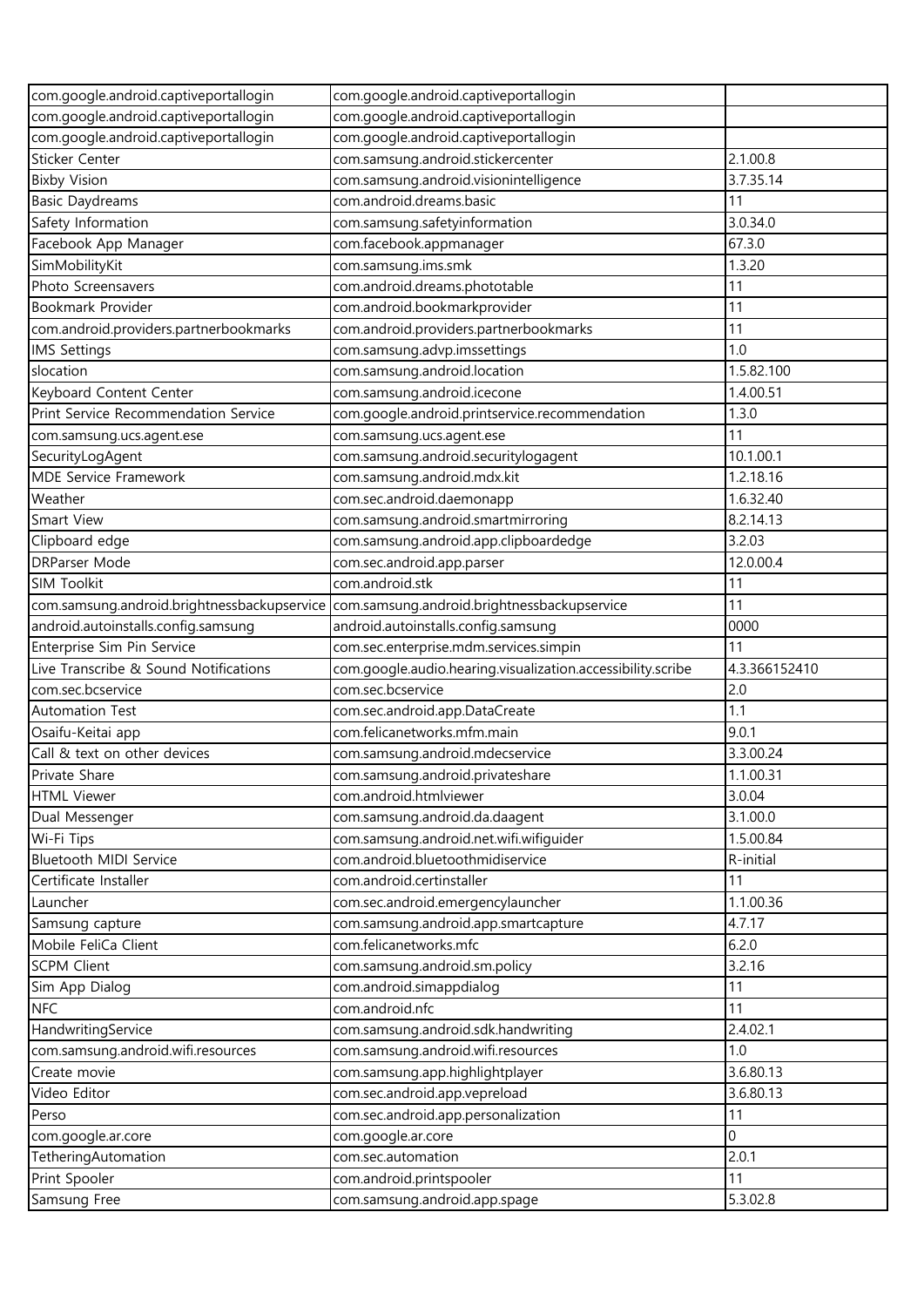| Video Trimmer                                  | com.samsung.app.newtrim                                            | 3.0.25.1              |
|------------------------------------------------|--------------------------------------------------------------------|-----------------------|
| Dictionary                                     | com.diotek.sec.lookup.dictionary                                   | 3.002.015             |
| BluetoothTest                                  | com.sec.android.app.bluetoothtest                                  | 11                    |
| com.sec.phone                                  | com.sec.phone                                                      | 1.0                   |
| EmergencyProvider                              | com.sec.android.provider.emergencymode                             | 1.1.00.6              |
| SetupWizardLegalProvider                       | com.sec.android.app.setupwizardlegalprovider                       | 2.0.14.0              |
| AR Zone                                        | com.samsung.android.arzone                                         | 1.5.00.39             |
| <b>FACM</b>                                    | com.samsung.android.aircommandmanager                              | 1.2.78                |
| FeliCaLockTest                                 | com.sec.nfc.felicalocktest                                         | 1.0                   |
| ShortcutBNR                                    | com.samsung.android.shortcutbackupservice                          | 11                    |
| Auto Hotspot                                   | com.sec.mhs.smarttethering                                         | 1.0.98.0              |
| SecureElementApplication                       | com.android.se                                                     | 11                    |
| Osaifu-Keitai Setting Application              | com.felicanetworks.mfs                                             | 5.3.0                 |
| Samsung Keyboard                               | com.samsung.android.honeyboard                                     | 5.3.00.64             |
| Motion photo Viewer                            | com.samsung.android.motionphoto.viewer                             | 1.0.46                |
| Samsung ApexService                            | com.sec.android.app.apex                                           | 3.3.18                |
| FeliCa Test                                    | com.sec.android.app.felicatest                                     | 2.0.0                 |
| MDMApp                                         | com.samsung.android.mdm                                            | 1.0                   |
| Cameralyzer                                    | com.sec.factory.cameralyzer                                        | 3.4.21.6300           |
| Osaifu-Keitai WebPlugin Setup                  | com.felicanetworks.mfw.a.boot                                      | 3.1.1                 |
| Favourite Contacts                             | com.sec.android.widgetapp.easymodecontactswidget                   | 12.5.14               |
| SecVideoEngineService                          | com.sec.sve                                                        | 1.0                   |
| AR Doodle                                      | com.samsung.android.ardrawing                                      | 3.1.01.20             |
| FactoryCamera                                  | com.sec.factory.camera                                             | 3.4.89                |
| Companion Device Manager                       | com.android.companiondevicemanager                                 | 11                    |
| Android Shared Library                         | com.google.android.ext.shared                                      |                       |
| Calendar                                       | com.samsung.android.calendar                                       | 12.2.03.1000          |
| ChromeCustomizations                           | com.sec.android.app.chromecustomizations                           | 3.0.28                |
| Service provider location                      | com.sec.location.nfwlocationprivacy                                | 1.0.10                |
| Clock                                          | com.sec.android.app.clockpackage                                   | 12.0.10.45            |
| EasyOneHand                                    | com.sec.android.easyonehand                                        | 5.0                   |
| System Helper Service                          | com.qualcomm.qti.services.systemhelper                             | 1.0                   |
| Select background music                        | com.sec.android.app.ve.vebgm                                       | 2.0.80.0              |
| Autofill with Samsung Pass                     | com.samsung.android.samsungpassautofill                            | 2.5.07.2              |
| Wearable Manager Installer                     | com.samsung.android.app.watchmanagerstub                           | 2.1.01.21004          |
| EmergencyManagerService                        | com.sec.android.emergencymode.service                              | 1.1.00.54             |
| Smart Tutor                                    | com.rsupport.rs.activity.rsupport.aas2                             | 1.5 (build 293)       |
| Android System                                 | android                                                            | 11                    |
| AlwaysOnDisplay                                | com.samsung.android.app.aodservice                                 | 6.3.72                |
| AR Emoji                                       | com.samsung.android.aremoji                                        | 5.5.00.23             |
| AR Emoji Editor                                | com.samsung.android.aremojieditor                                  | 4.4.03.13             |
|                                                |                                                                    | 12.5.00.4             |
| Accessibility                                  | com.samsung.accessibility                                          |                       |
| Apps                                           | com.samsung.android.app.appsedge                                   | 7.2.34.0              |
| Authentication Framework<br>AutoDoodle         | com.samsung.android.authfw<br>com.sec.android.autodoodle.service   | 2.6.03.2<br>2.9.21.26 |
|                                                |                                                                    |                       |
| AR Emoji Stickers<br>com.android.backupconfirm | com.sec.android.mimage.avatarstickers<br>com.android.backupconfirm | 2.9.27.2<br>11        |
|                                                |                                                                    |                       |
| BadgeProvider                                  | com.sec.android.provider.badge                                     | 2.1.00.9              |
| SmartThings                                    | com.samsung.android.beaconmanager                                  | 10.2.00.6             |
| com.samsung.android.biometrics.app.setting     | com.samsung.android.biometrics.app.setting                         | 1.0.0                 |
| BixbyVision Framework                          | com.samsung.android.bixbyvision.framework                          | 3.7.52.6              |
| <b>Blocked Numbers Storage</b>                 | com.android.providers.blockednumber                                | 11                    |
| Eye comfort shield                             | com.samsung.android.bluelightfilter                                | 4.0.0                 |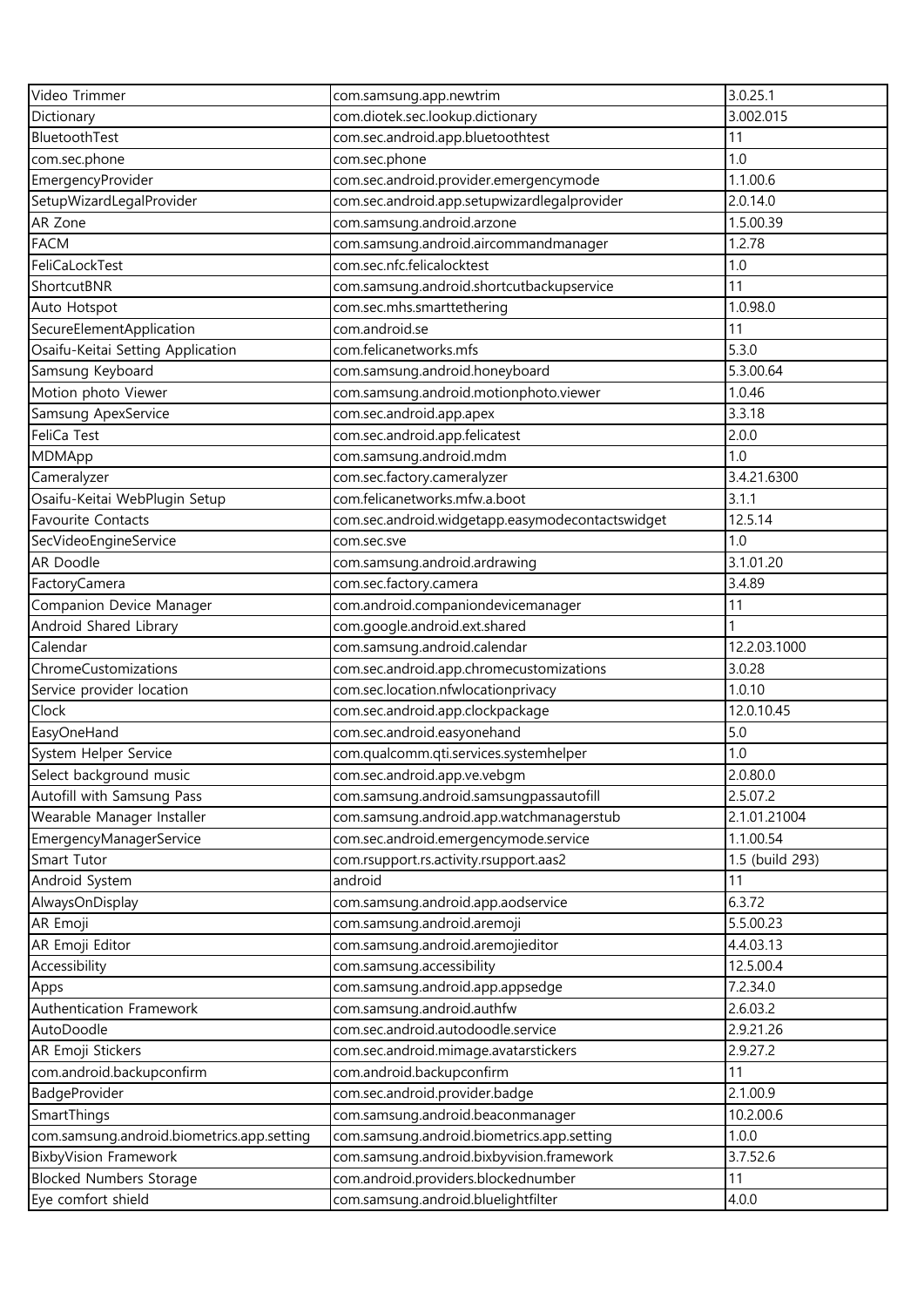| Default Print Service                | com.android.bips                           | 11                |
|--------------------------------------|--------------------------------------------|-------------------|
| CIDManager                           | com.samsung.android.cidmanager             | 11                |
| <b>CMFA Framework</b>                | com.samsung.android.cmfa.framework         | 1.0.00.21         |
| CMHProvider                          | com.samsung.cmh                            | 6.5.20            |
| <b>CSC</b>                           | com.samsung.sec.android.application.csc    | 1.0.1.0           |
| CallBGProvider                       | com.samsung.android.callbgprovider         | 12.1.00.32        |
| CallContentProvider                  | com.samsung.android.incall.contentprovider | 12.0.00.6         |
| Call Log Backup/Restore              | com.android.calllogbackup                  | 11                |
| ClipboardSaveService                 | com.samsung.clipboardsaveservice           | 2.0               |
| Edge panels                          | com.samsung.android.app.cocktailbarservice | 7.2.32.0          |
| Work profile                         | com.samsung.android.knox.containeragent    | 2.7.05001015      |
| ControlPanel                         | com.samsung.controlpanel                   | 12.5.00.34        |
| DeviceKeystring                      | com.sec.android.app.factorykeystring       | 11                |
| <b>DQA</b>                           | com.samsung.android.dqagent                | 2.0.19            |
| <b>DeviceTest</b>                    | com.sec.factory                            | 11                |
| DiagMonAgent                         | com.sec.android.diagmonagent               | 7.1.30            |
| Digital Wellbeing                    | com.samsung.android.forest                 | 2.5.01.11         |
| com.google.android.documentsui       | com.google.android.documentsui             |                   |
| com.google.android.documentsui       | com.google.android.documentsui             |                   |
| com.google.android.documentsui       | com.google.android.documentsui             |                   |
| com.google.android.documentsui       | com.google.android.documentsui             |                   |
| com.google.android.documentsui       | com.google.android.documentsui             |                   |
| com.google.android.documentsui       | com.google.android.documentsui             |                   |
| com.google.android.documentsui       | com.google.android.documentsui             |                   |
| Files                                | com.google.android.documentsui             | aml_doc_301800104 |
| Downloads                            | com.android.providers.downloads.ui         | 11                |
| Wallpapers                           | com.samsung.android.app.dressroom          | 1.5.38            |
| Live focus                           | com.samsung.android.app.dofviewer          | 6.0.80            |
| Wallpaper services                   | com.samsung.android.dynamiclock            | 3.3.02.31         |
| Dynamic System Updates               | com.android.dynsystem                      | 11                |
| TestWandFota                         | com.samsung.android.app.earphonetypec      | 1.2.18            |
| Nearby device scanning               | com.samsung.android.easysetup              | 11.1.02.1         |
| com.samsung.android.knox.attestation | com.samsung.android.knox.attestation       | 1.2.00.26         |
| com.sec.epdg                         | com.sec.epdg                               | 11                |
| SamsungEuiccService                  | com.samsung.euicc                          | 30.1.1            |
| <b>External Storage</b>              | com.android.externalstorage                | 11                |
| FaceService                          | com.samsung.faceservice                    | 4.5.03            |
| Finder                               | com.samsung.android.app.galaxyfinder       | 9.7.72.0          |
| Find My Mobile                       | com.samsung.android.fmm                    | 7.2.14.18         |
| Software update                      | com.wssyncmldm                             | 3.7.23            |
| <b>Fused Location</b>                | com.android.location.fused                 | 11                |
| Galaxy Store                         | com.sec.android.app.samsungapps            | 4.5.26.5          |
| Samsung SM8350 GameDriver            | com.samsung.gamedriver.sm8350              | 11.0.00.0         |
| Game Launcher                        | com.samsung.android.game.gamehome          | 5.0.04.2          |
| Game Optimizing Service              | com.samsung.android.game.gos               | 3.4.04.8          |
| Game Booster                         | com.samsung.android.game.gametools         | 3.0.02.2          |
| Package installer                    | com.google.android.packageinstaller        | 11-7276604        |
| GPUWatch                             | com.samsung.gpuwatchapp                    | 2.0.40            |
| Tags                                 | com.samsung.android.service.tagservice     | 1.6.19.0          |
| HdmApp                               | com.samsung.android.hdmapp                 | 1.0.00.10         |
| Health Platform                      | com.samsung.android.service.health         | 1.0.01.07         |
| Adapt Sound                          | com.sec.hearingadjust                      | 11.0.45           |
| HwModuleTest                         | com.sec.android.app.hwmoduletest           | 11                |
|                                      |                                            |                   |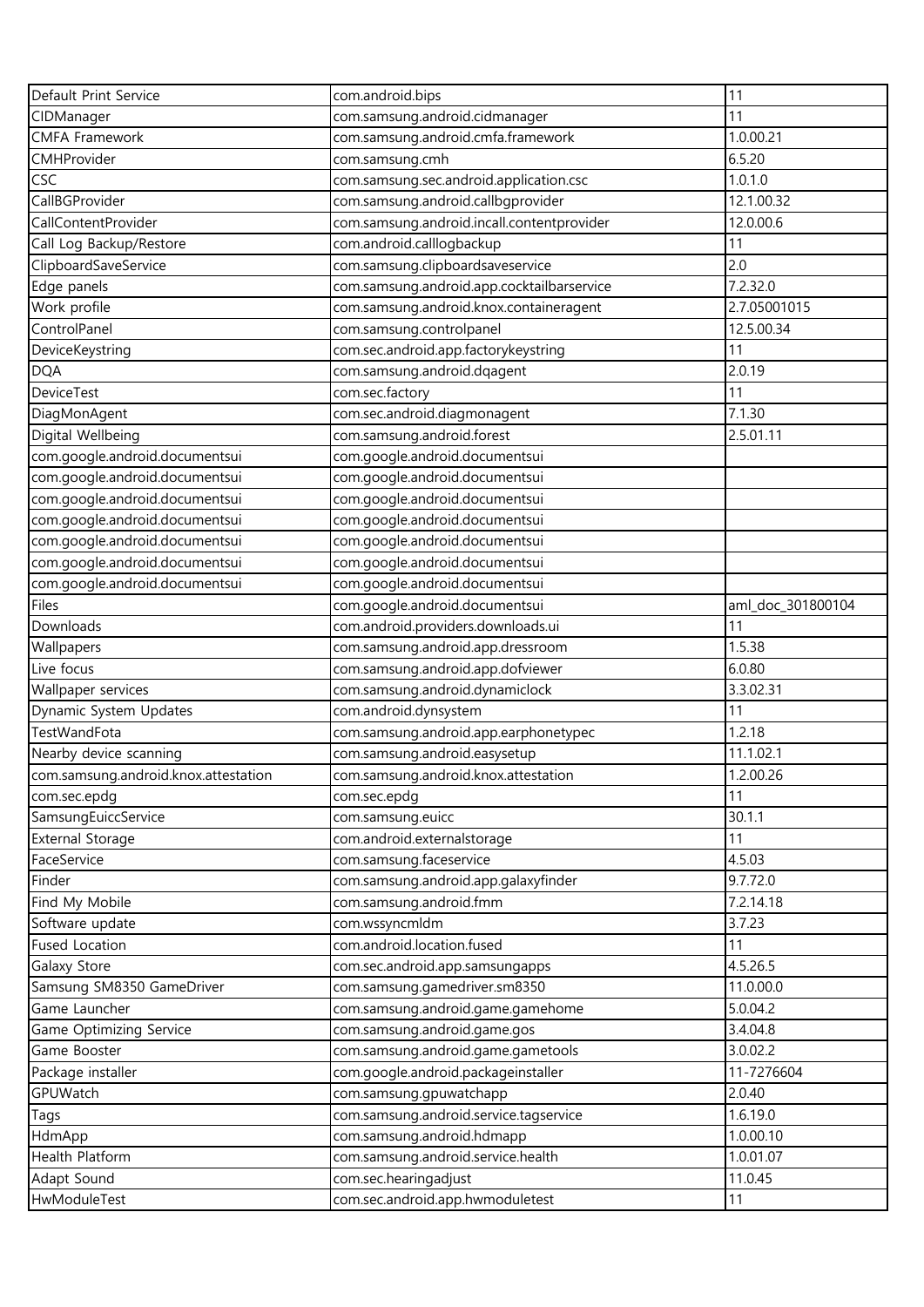| Radio                                            | com.sec.android.app.fm                                                                            | 12.0.00.44        |
|--------------------------------------------------|---------------------------------------------------------------------------------------------------|-------------------|
| IPService                                        | com.samsung.ipservice                                                                             | 4.5.12            |
| ImsLogger                                        | com.sec.imslogger                                                                                 | 1.20200801        |
| Input Devices                                    | com.android.inputdevices                                                                          | 11                |
| SmartFPSAdjuster                                 | com.sec.android.smartfpsadjuster                                                                  | 11                |
| Samsung Visit In                                 | com.samsung.android.ipsgeofence                                                                   | 4.1.02.122        |
| Facebook App Installer                           | com.facebook.system                                                                               | 67.3.0            |
| Facebook Services                                | com.facebook.services                                                                             | 67.3.0            |
| +Message(SMS)                                    | com.kddi.android.cmail                                                                            | 3.1.6             |
| <b>KLMS Agent</b>                                | com.samsung.klmsagent                                                                             | 3.4.21115         |
| Work profile                                     | com.samsung.android.knox.containercore                                                            | 1.0               |
| Device Services                                  | com.samsung.android.kgclient                                                                      | 3.0.56            |
| Knox Key Chain                                   | com.samsung.knox.keychain                                                                         | 11                |
| KnoxPushManager                                  | com.samsung.android.knox.pushmanager                                                              | 1.1.00.39         |
| Link to Windows Service                          | com.samsung.android.mdx                                                                           | 2.2.01.10         |
| <b>DECO PIC</b>                                  | com.samsung.android.livestickers                                                                  | 2.5.00.20         |
| Live Wallpaper Picker                            | com.android.wallpaper.livepicker                                                                  | 11                |
| com.android.localtransport                       | com.android.localtransport                                                                        | 11                |
| Locale Overlay Manager                           | com.samsung.android.localeoverlaymanager                                                          | 11                |
| MCFDeviceContinuity                              | com.samsung.android.mcfds                                                                         | 1.0.01.30         |
| Work Setup                                       | com.android.managedprovisioning                                                                   | 11                |
| mlp                                              | com.samsung.mlp                                                                                   | 5.2.02            |
| com.android.providers.media                      | com.android.providers.media                                                                       | 11                |
| MmsService                                       | com.android.mms.service                                                                           | 11                |
| MobileWips                                       | com.samsung.android.server.wifi.mobilewips                                                        | 1.1.26.0          |
| Service mode RIL                                 | com.sec.android.RilServiceModeApp                                                                 | 11                |
| MTP application                                  | com.samsung.android.MtpApplication                                                                | 1.0               |
| MTP Host                                         | com.android.mtp                                                                                   | 11                |
| Separate app sound                               | com.samsung.android.setting.multisound                                                            | 3.0.00.16         |
| NSDSWebApp                                       | com.sec.vsim.ericssonnsds.webapp                                                                  | 2.0.06.0          |
| Samsung Location SDK                             | com.sec.location.nsflp2                                                                           | 5.4.08            |
| NetworkDiagnostic                                | com.samsung.android.networkdiagnostic                                                             | 2.5.06.2          |
|                                                  | com.google.android.networkstack.permissionconfig com.google.android.networkstack.permissionconfig |                   |
|                                                  | com.google.android.networkstack.permissionconfig com.google.android.networkstack.permissionconfig |                   |
| com.google.android.networkstack.permissionconfig | com.google.android.networkstack.permissionconfig                                                  |                   |
| com.google.android.networkstack.permissionconfig | com.google.android.networkstack.permissionconfig                                                  |                   |
| com.google.android.networkstack.permissionconfig | com.google.android.networkstack.permissionconfig                                                  | r_aml_301500700   |
| com.google.android.networkstack.permissionconfig | com.google.android.networkstack.permissionconfig                                                  |                   |
| com.google.android.networkstack.permissionconfig | com.google.android.networkstack.permissionconfig                                                  |                   |
| com.google.android.networkstack.permissionconfig | com.google.android.networkstack.permissionconfig                                                  |                   |
| com.google.android.networkstack                  | com.google.android.networkstack                                                                   |                   |
| com.google.android.networkstack                  | com.google.android.networkstack                                                                   |                   |
| com.google.android.networkstack                  | com.google.android.networkstack                                                                   |                   |
| com.google.android.networkstack                  | com.google.android.networkstack                                                                   |                   |
| com.google.android.networkstack                  | com.google.android.networkstack                                                                   |                   |
| Network manager                                  | com.google.android.networkstack                                                                   | aml_net_301800205 |
| com.google.android.networkstack                  | com.google.android.networkstack                                                                   |                   |
| com.google.android.networkstack                  | com.google.android.networkstack                                                                   |                   |
| com.google.android.networkstack                  | com.google.android.networkstack                                                                   |                   |
| Configuration update                             | com.samsung.android.app.omcagent                                                                  | 5.3.64            |
| com.android.ons                                  | com.android.ons                                                                                   | 11                |
| SamsungOdaService                                | com.samsung.oda.service                                                                           | 1.6               |
| Configuration message                            | com.wsomacp                                                                                       | 7.4.09            |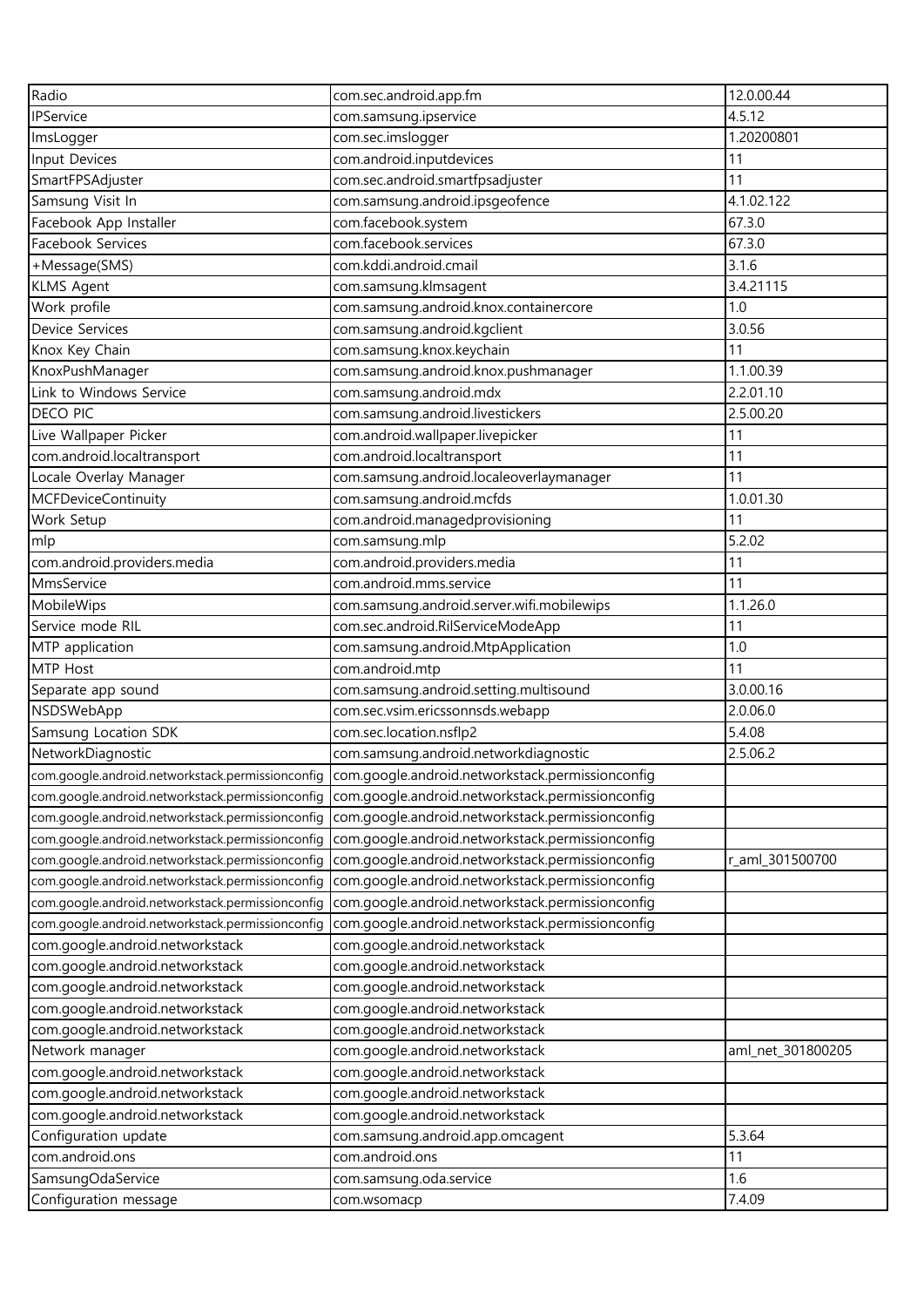| OneDrive                              | com.microsoft.skydrive                   | 6.20        |
|---------------------------------------|------------------------------------------|-------------|
| Samsung PaymentFramework              | com.samsung.android.spayfw               | 2.9.07      |
| People edge                           | com.samsung.android.service.peoplestripe | 12.7.00.0   |
| RilNotifier                           | com.sec.app.RilErrorNotifier             | 1.0.0       |
| Photo Editor                          | com.sec.android.mimage.photoretouching   | 2.9.23.41   |
| Application installer                 | com.sec.android.preloadinstaller         | 11          |
| ProxyHandler                          | com.android.proxyhandler                 | 11          |
| Media and devices                     | com.samsung.android.mdx.quickboard       | 2.0.14.632  |
| <b>Bixby Routines</b>                 | com.samsung.android.app.routines         | 3.1.20.17   |
| <b>Customization Service</b>          | com.samsung.android.rubin.app            | 2.9.02.2    |
| SCameraService                        | com.samsung.android.camerasdkservice     | 1.1         |
| SCameraXService                       | com.samsung.android.cameraxservice       | 1.1         |
| Configuration update                  | com.samsung.android.sdm.config           | 3.0.12      |
| SKMSAgentService                      | com.skms.android.agent                   | 1.0.40-54   |
| Software update                       | com.sec.android.soagent                  | 6.0.12      |
| Samsung Push Service                  | com.sec.spp.push                         | 3.3.06      |
| SVC Agent                             | com.samsung.android.svcagent             | 6.0.00.3    |
| Samsung account                       | com.osp.app.signin                       | 12.5.00.10  |
| Samsung Checkout                      | com.sec.android.app.billing              | 5.0.38.0    |
| Calendar Storage                      | com.android.providers.calendar           | 12.1.00.5   |
| Camera                                | com.sec.android.app.camera               | 11.1.01.74  |
| Samsung Cloud                         | com.samsung.android.scloud               | 4.8.00.13   |
| Contacts                              | com.samsung.android.app.contacts         | 12.7.00.50  |
| Contacts Storage                      | com.samsung.android.providers.contacts   | 12.7.31     |
| Samsung Core Services                 | com.samsung.android.scs                  | 1.2.00.22   |
| Samsung Device Health Manager Service | com.sec.android.sdhms                    | 11          |
| Phone                                 | com.samsung.android.dialer               | 12.7.00.50  |
| Group Sharing                         | com.samsung.android.mobileservice        | 12.2.01.12  |
| Gallery                               | com.sec.android.gallery3d                | 12.1.07.9   |
| Call                                  | com.samsung.android.incallui             | 12.1.05.68  |
| Magnifier                             | com.sec.android.app.magnifier            | 11.0.79     |
| Samsung Multi Connectivity            | com.samsung.android.mcfserver            | 1.0.03.30   |
| <b>Samsung Pass</b>                   | com.samsung.android.samsungpass          | 2.6.05.7    |
| SamsungPositioning                    | com.samsung.android.samsungpositioning   | 3.1.01.8    |
| SamsungSmartSuggestions               | com.samsung.android.smartsuggestions     | 11          |
| Video Player                          | com.samsung.android.video                | 7.3.10.75   |
| Separated Apps                        | com.samsung.android.appseparation        | 1.0.02.6    |
| Configuration update                  | com.samsung.android.providers.carrier    | 1.0.33      |
| Download Manager                      | com.android.providers.downloads          | 11          |
| Sec Media Storage                     | com.samsung.android.providers.media      | 11          |
| My Files                              | com.sec.android.app.myfiles              | 12.2.00.251 |
| Settings                              | com.android.settings                     | 11          |
| Settings Suggestions                  | com.android.settings.intelligence        | 11          |
| Samsung SetupWizard                   | com.sec.android.app.SecSetupWizard       | 3.2.29.1    |
| SecSoundPicker                        | com.samsung.android.secsoundpicker       | 1.0.01.41   |
| Dialer Storage                        | com.android.providers.telephony          | 11          |
| Secure Folder                         | com.samsung.knox.securefolder            | 1.6.02.14   |
| Send SOS messages                     | com.sec.android.app.safetyassurance      | 12.1.00.77  |
| SettingsBixby                         | com.samsung.android.app.settings.bixby   | 3.1.13      |
| Settings Storage                      | com.android.providers.settings           | 11          |
| Settings                              | com.samsung.android.SettingsReceiver     | 11          |
| Quick Share                           | com.samsung.android.app.sharelive        | 12.3.00.42  |
| com.android.sharedstoragebackup       | com.android.sharedstoragebackup          | 11          |